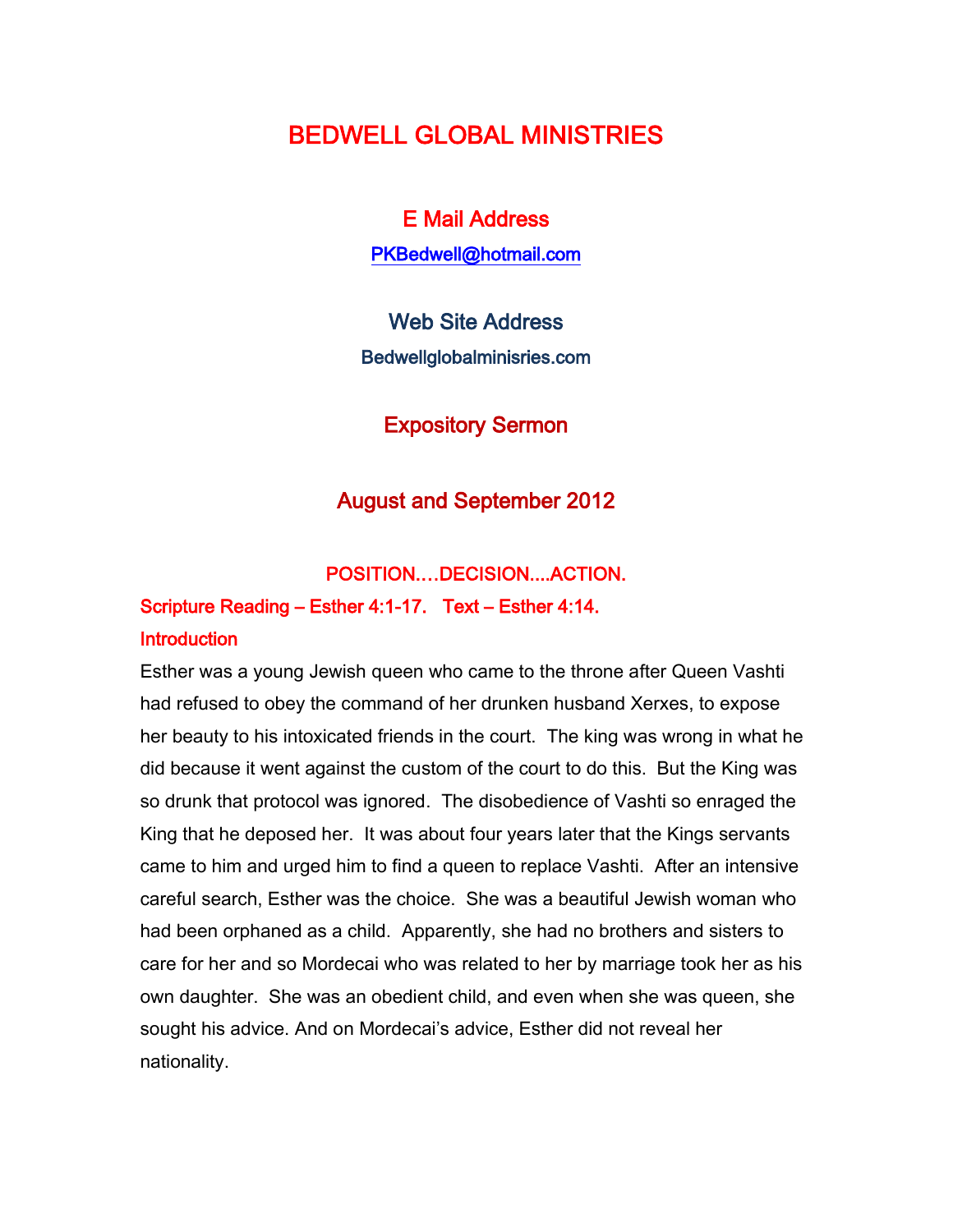In the mean time Mordecai discovered that two of the King's officers conspired to kill the King. When he found out the plot, he told Esther who in turn told the King giving credit to Mordecai. This bought Mordecai into favor with the King. It was not long after this that the king promoted a man by the name of Haman to be prime minister. Xerxes commanded that all the royal officials at the King's gate should kneel and pay honor to Haman, but Mordecai refused. This enraged Haman, and when he heard that Mordecai was a Jew, he was determined to destroy all the Jews in the land. His determination was so intense and his rage so passionate that he persuaded the king to issue a decree sealed with the royal signet ring that all the Jews be destroyed, and the Bible tells that, "the edict was signed and the King and Haman sat down to drink, but the city of Susa fell into confusion." There was great mourning among the Jews fasting, weeping, and wailing. Many lay in sackcloth and ashes. Mordecai was one of the mourners. When Esther inquired as to the reason he was doing it, He told her of the plot to kill the Jews, and warned her that just because she was part of the royal family, she must not think that she would escape when all the other Jews would be killed. "If you remain silent at this time," he said, "relief and deliverance for the Jews will arise from another place but you and your family will perish. And who knows but that you have come to royal position for such a time as this?" Esther 4:14. This was the challenge. It left no room for neutrality. It was not a moment for hesitating weakness. Esther has arrived at a watershed in her life. She had come to the crossroads and a decision had to be made. "Who knows but that you have come to royal position for such a time as this?" Her destiny was challenging her. These moments tremble with eternal significance. The balance of her nation's life rested in her hands. This was the ultimate challenge of her destiny. What should she do? It is clear that so much depended on her decision. Note will you,

#### 1. ESTHER'S RANK OR ESTHER'S POSITION. Esther 4:14.

Esther had risen to a royal position\which was one of the prestigious positions in the nation. There is no doubt Esther's rise to royalty was part of the providential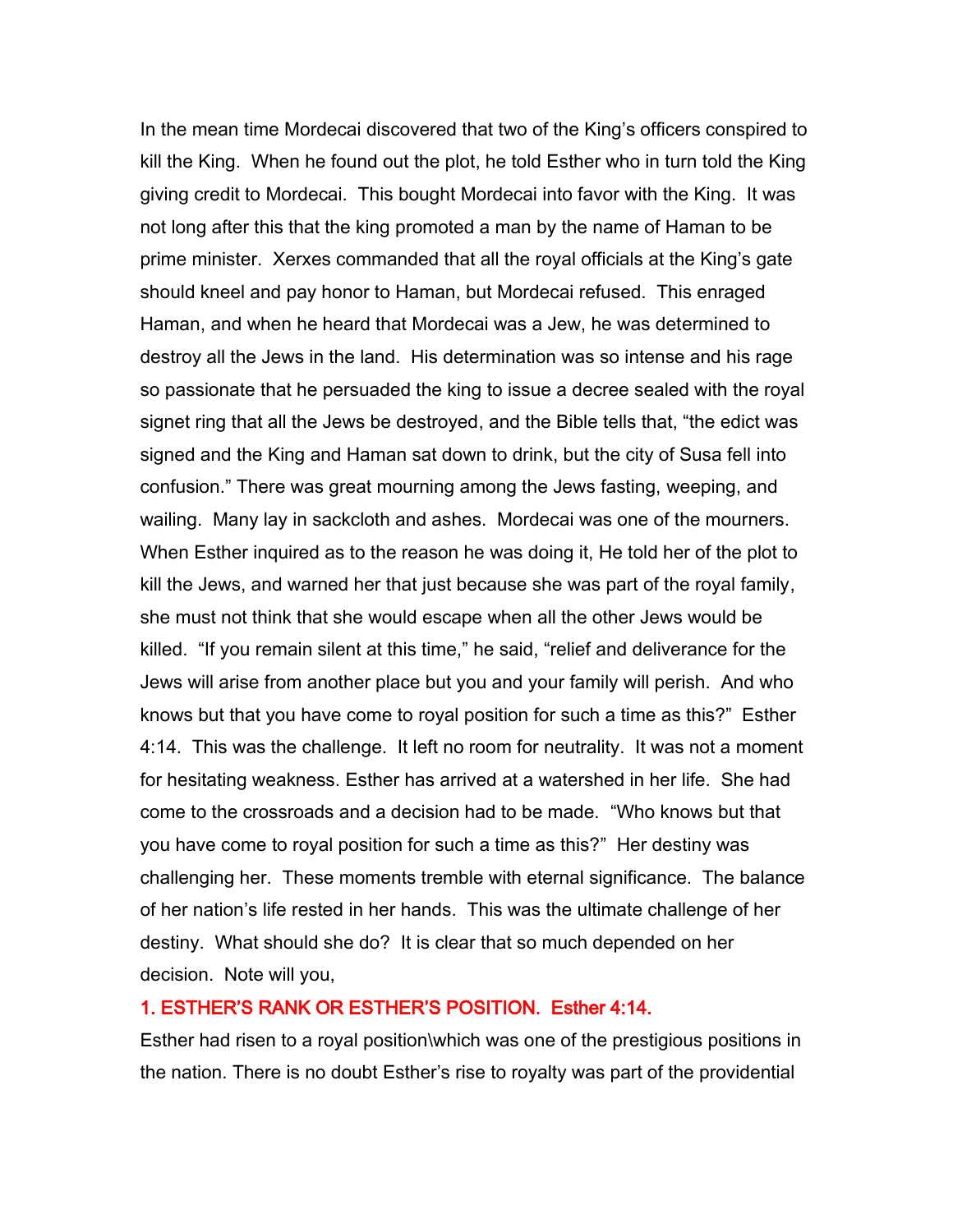design of God for His people. This marriage went against Persian law but prejudice had been aside to make her queen. This marriage was against Persian law that held that one of royal line must marry a wife belonging to one of the seven great families. But a member of a captive race, part of slave crowd, became, in the purpose of God, an active participant of the royal family. She became queen of the greatest empire the world has ever known. But God had put her there for a purpose. She discovered and accepted that purpose and acted upon it. Notice when this challenge came to her. Note

a.The Comfort She Enjoyed. Esther 4:14. She was now of royal rank. She was queen living in comfortable affluence. To go to the King and beg for mercy and plead with him for her people was extremely dangerous. The nation knew that anyone who approached the King without being summoned by him would be put to death. So why disturb her comfort by taking a stand on this uncomfortable and dangerous issue. There is nothing essentially wrong with comfort and affluence. It is a liability however, when it becomes an intoxicant and addiction sets in with such intensity that all energies are given over to preserving those comfort zones. This becomes a danger and is wrong when these things are allowed to hinder us from finding and fulfilling our destiny in God's will. None of us likes to move out of our comfort zones for that means the denial of self. It is an obstacle when we are so comfortable that serving God is simply considered one of a number of options instead of a priority.

There is an unspoken philosophy in some of the church these days, which says, "I will serve God as long as it fits into my agenda and does not take me out of my comfort zone." Esther could have taken that position for she was comfortable in her role as queen. She had to choose between her royal position and principle – between comfort or commitment to her conscience. She could have refused to move out of the luxury of her comfort zone and miss her destiny in life. She would have been submerged into the mire of mediocrity with a life that was centered in self. The life that chooses to remain in the comfort zone to please self, does not change circumstances nor influence the world to come to the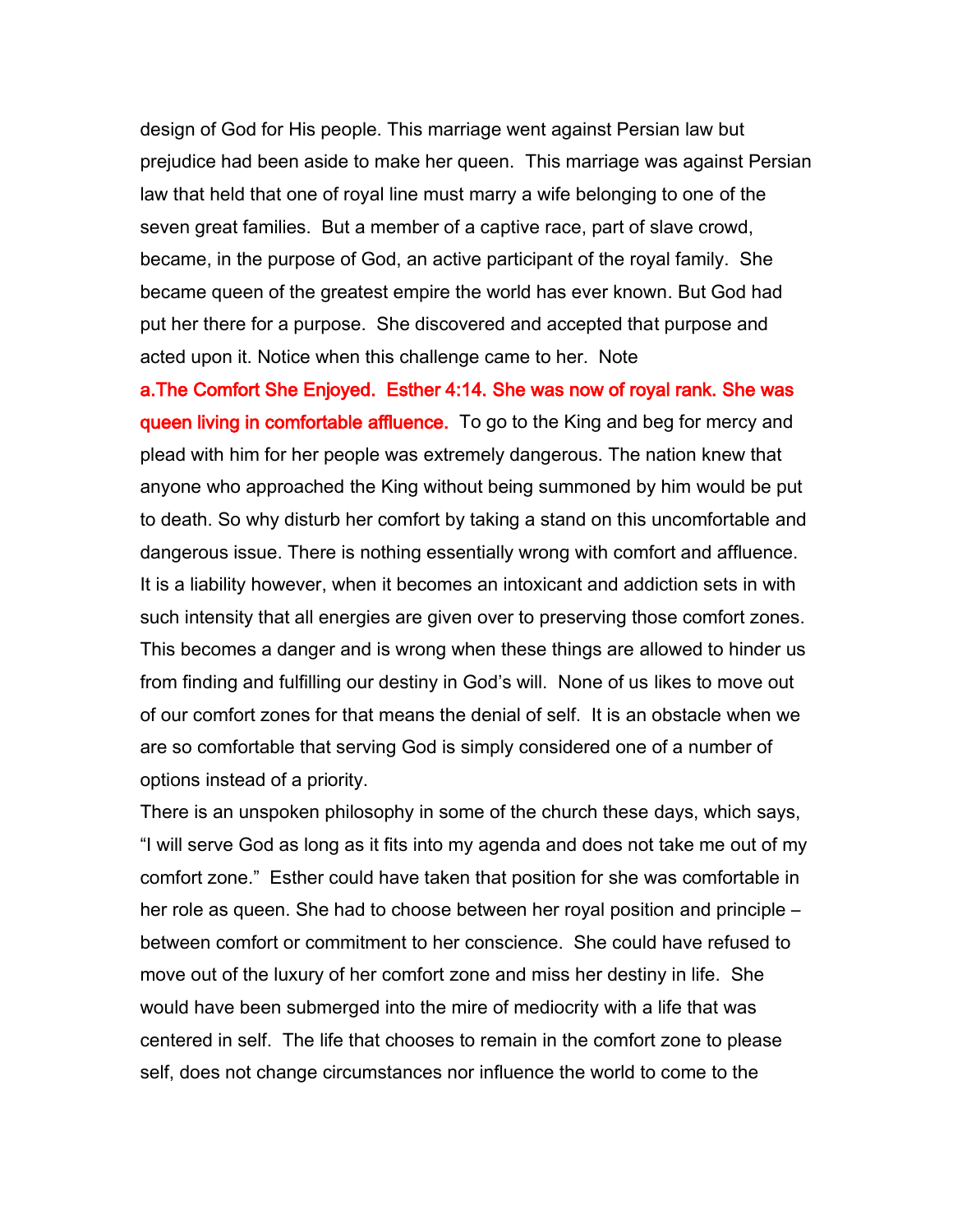knowledge of God. Taking up permanent residence in comfort zones does not inspire or encourage selfless service to God and society. Esther was willing to step out of her comfortable life-style to sacrifice her life for her people. She was willing to break her ties to her royal position and luxurious affluence to save her people. But it is important to note,

b. The Concern she showed. Esther 4:14. Comfort zones tend to keep us from being in touch with the pain and ugliness of life. It has a tendency to numb us to the needs of our society and the challenges of the contemporary world life. Initially her life in the royal court isolated from the world outside of the court and was ignorant of the danger facing her people. Esther was not fully aware of the danger that surrounded her. She was living close to disaster and appeared to be unaware of it. There were forces at work which were planning to destroy and her people and she was oblivious of it all. In this moment of crisis, she was called upon to take a stand for the right. Mordecai's concern for the safety of her people became her concern. Disregarding the danger she said asked Mordecai to "gather all the Jews together in Susa and fast and pay for three days, day or night." Then she determined "I will go to the King, even though it is against the law. And if I perish, I perish." v. 16. Her concern for her nation transcended her comfort zone and her fear. Her rank did not stop her from standing on principle. Note further note,

### 2. HER RESPONSIBILITY. Esther 4:16.

Esther accepted the challenge and she said, "I will go to the king, even though it is against the law and if I perish I perish." Into her comfortable lifestyle came the wind of change and the truth broke in upon her with a shattering impact. Her life and that of her people were hanging by a thread. She was awakened to the fact that the stupendous events of her life had not happened by chance. She had been carried away as a captive by the invading Persian armies. It was a miracle that a Jewish girl would rise to be queen over a people that were not her own. It is clear that she realized that the sphere of her influence in which God had placed her was to be used in His service and her people. She was to be the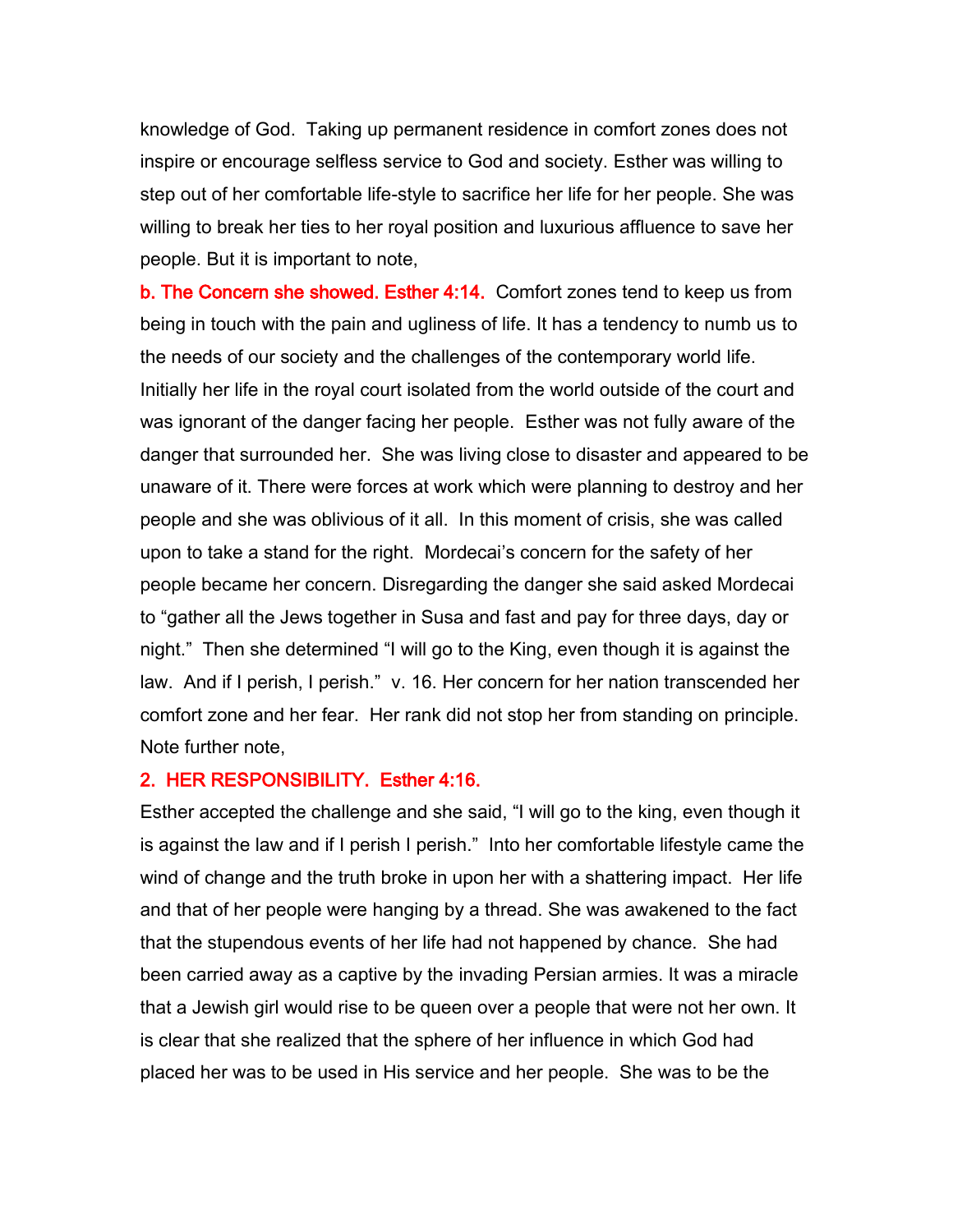instrument which God used to the saving of others. She had "come to the royal position for such a time as this." The challenge was to go into the presence of the King and plead on behalf of her people. Here once again we realize that the blessings and privileges that God gives to his servants are accompanied by corresponding responsibilities. With every blessing, there is a responsibility. God gives us personal advantages to be used in His service. Esther made this discovery. In her comfort zone she settled on,

a. New Priority. Esther 4:16. It was a priority, which took her out of her comfort zone to a commitment to do what it would take to save her people. Her words clarify this in verse 16. "…. I will go to the King, even though it is against the law, and if I perish, I perish." Her priority enlarged her vision of what her God given purpose was as queen over the one of the most powerful nations of the earth at that moment in history. Her perception of the meaning of her royal position had changed. No longer would she be secure in the comfort and power of that position in the nation. Mordecai challenged her "Who knows but, that you have come to royal position for such a time is this?" She made that her priority and carried her responsibility with dignity and courage. She was willing to lay aside her comfortable life style and the measure of authority she possessed to save her people. She was God's instrument in this time of crises in the nation. She could not divorce herself from her people. Her life was inextricably tied up with others. It was for others that God had placed her in her position, and it was for others that she put herself on the line. She discovered this new priority in life. There is challenge for each of us here. We cannot be tied to Christ and His purposes and distance ourselves from others. Jesus died for the world, and the challenge of the Cross is for us to reach others. This is the nature of God's love. The benefits of the Gospel are not simply given to us for our own security, blessings and joy, but that we should instruments of God's message of salvation to our society. Jesus died for you personally, but you are not to act as though you are the only one for whom He died. "Freely have we received of His grace and so freely we must give." The challenge is still with us "who knows that but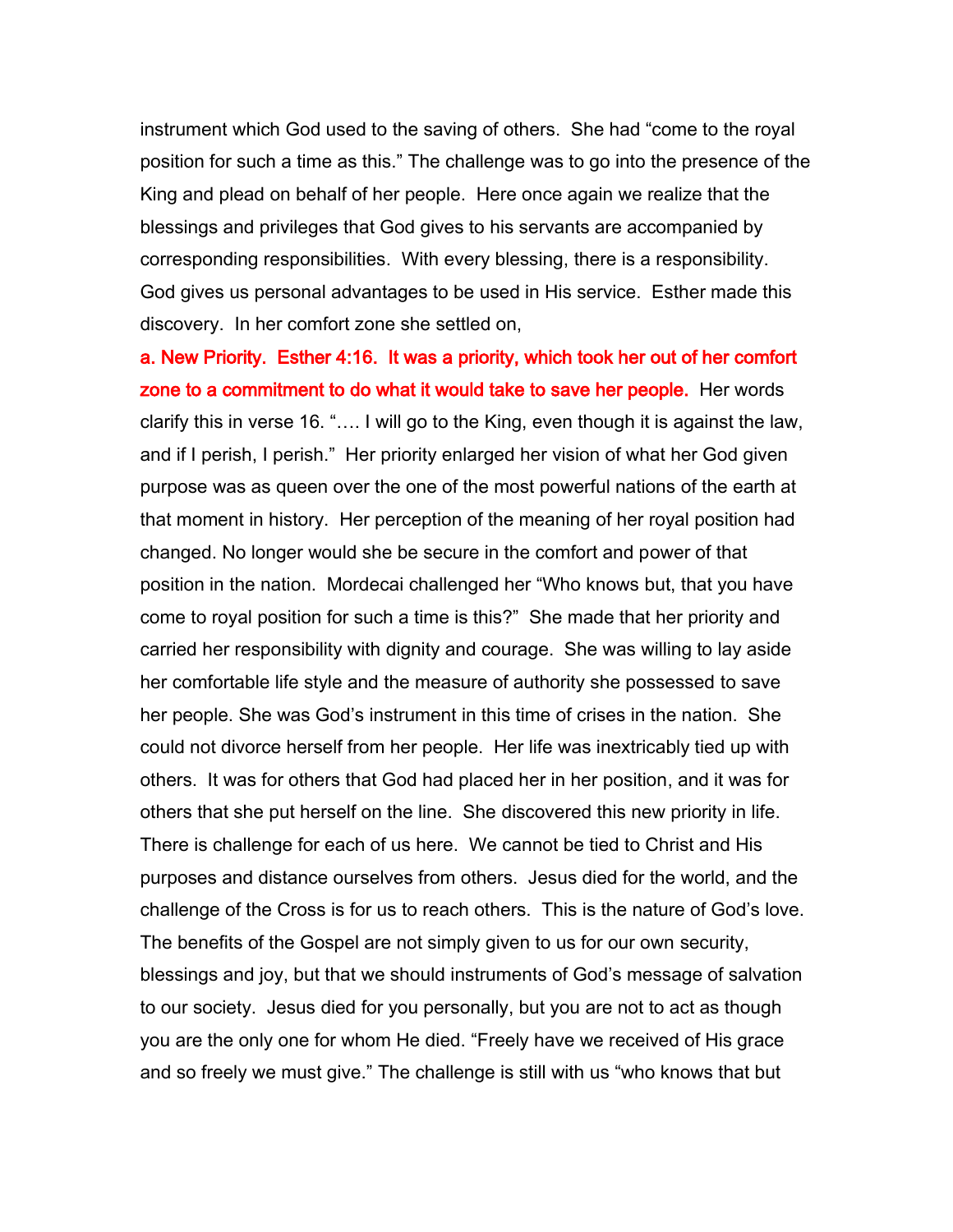that you have come to this place and this point in your life for such a time as this in our world." God has brought us thus far in life for a purpose. Esther in her royal position is the given responsibility to save her people from a certain death. The salvation of her people became her new priority. But tied to together with this new priority,

b. A New Principle was established in her life. Esther 4:16. "I will go to the King even though it is against the law and if I perish, I perish! This principle was very simple. It was the principle of selfless sacrifice. This principle was to dominate her life. "If I perish I perish." These words capsulate this principle. If Esther were going to make a difference in her situation, she would have to deny self and act selflessly and decisively, even though she might loose everything she enjoyed as the queen of a powerful nation. She took an action that might result in the loss of everything including her own life. Her decision to go to the King put everything on the line. She is the perfect example of one who was willing to deny herself in the interest of the others.

This surely, is one of the hallmarks of Christianity. This is what Christian discipleship is all about. Jesus said, "If any man will come after me, let him deny himself and follow me." To follow Christ – To be His disciple means to deny self, for one cannot be full of self and exemplify the spirit of Christ. The Spirit of Christ is always self-giving. One has pointed out that, the philosopher Socrates said "Know thyself. Freud said Be yourself. Jesus said give yourself." In an age, and even at times in the church, which is in pursuit of self-realization, there is not much interest in this kind of Christianity. Nevertheless, we always need to continually take a long hard look at Christ's sacrifice on the Cross, and realize that self sacrifice is part of the substance of the gospel, and it is indispensable to the spread of the gospel. The world cannot be changed for the better by living on and guided by the principle of self-centeredness. Take a long hard look at Christ's sacrifice on the cross, and ask yourself as to what it says to you? What is the essence of its message?It is true that it is a revelation of His redeeming love.. He procured salvation for each one of us. But what does it expect of us? It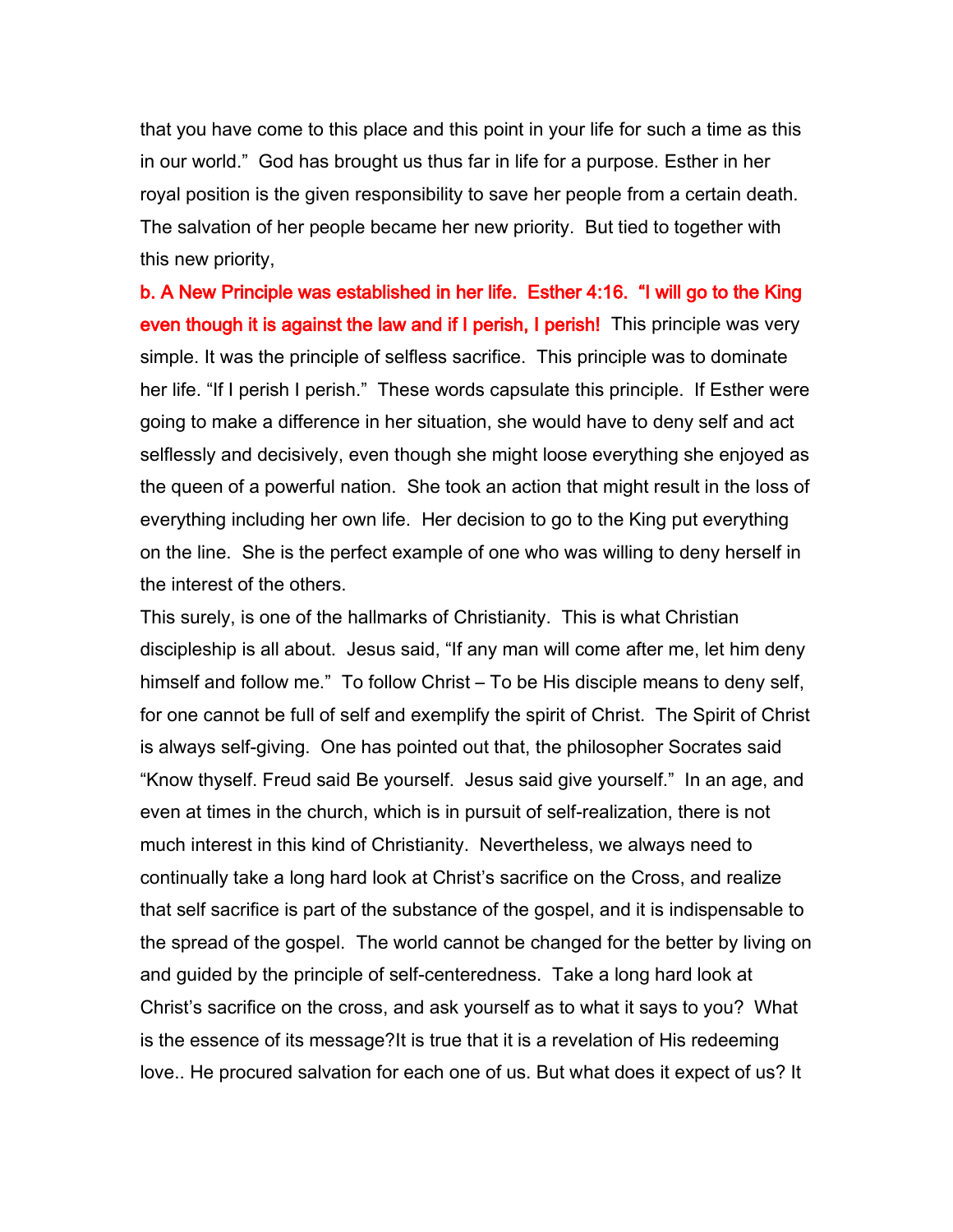challenges each one to service and surely self-sacrifice for others is the pulse of or the heart beat of service to Him. Can we who are His followers do less than what He has done for us? Salvation has a high price tag to it. It cost Jesus His life and did not Jesus say "take up your cross and follow me." That means our convenience does not matter. Our comfort zones are dispensable. Our plans may have to be set aside. Our popularity may have to be thrown to the four winds. It does mean that our desires must conform to His desires. Take up your Cross and follow me. In the days of Rome, this meant that the criminal was going to have his life ended. Cecil B. Knight wrote, "There are those who are looking for a deluxe brand of salvation without a Cross, but they are more in search of salve than salvation. You can have religion without crucifixion but not Christianity." The message of the gospel has the mark and the stain of blood upon it. Not just the Blood of Christ, but the blood of a thousands upon thousands of martyrs who were commanded to renounce Christ and His message, and they stood to their feet cried "No! And if I perish I perish." And thousands perished. They lived by the principle of selflessness. The emblem and symbol of our faith is not cushion but a cross. There are those this morning that are not only enlisting, but re-enlisting in the military knowing full well that they could lose their lives. Is it not true that they are saying in effect, "I will enlist and if I perish I perish if it will preserve our freedoms." Anything worthwhile has a price tag attached to it. Esther held the life of a nation in her hands. She was willing to step out of comfort zone and say "I will go to the King, even though it against the law, and if I perish I perish." She shouldered her responsibility to her people. But what we also see here,

3. HER RELEVENCY. Esther 4:14. Mordecai said to her and "who knows but that you have come to royal position for such a time as this." The name of God is not mentioned in this book. Yet we see His shadow everywhere. We trace His footprints in every circumstance. In the drama that takes place there is clear evidence of the overruling and directing providence of God. He brought Esther to the throne of the most powerful nation of that day at this specific time in history.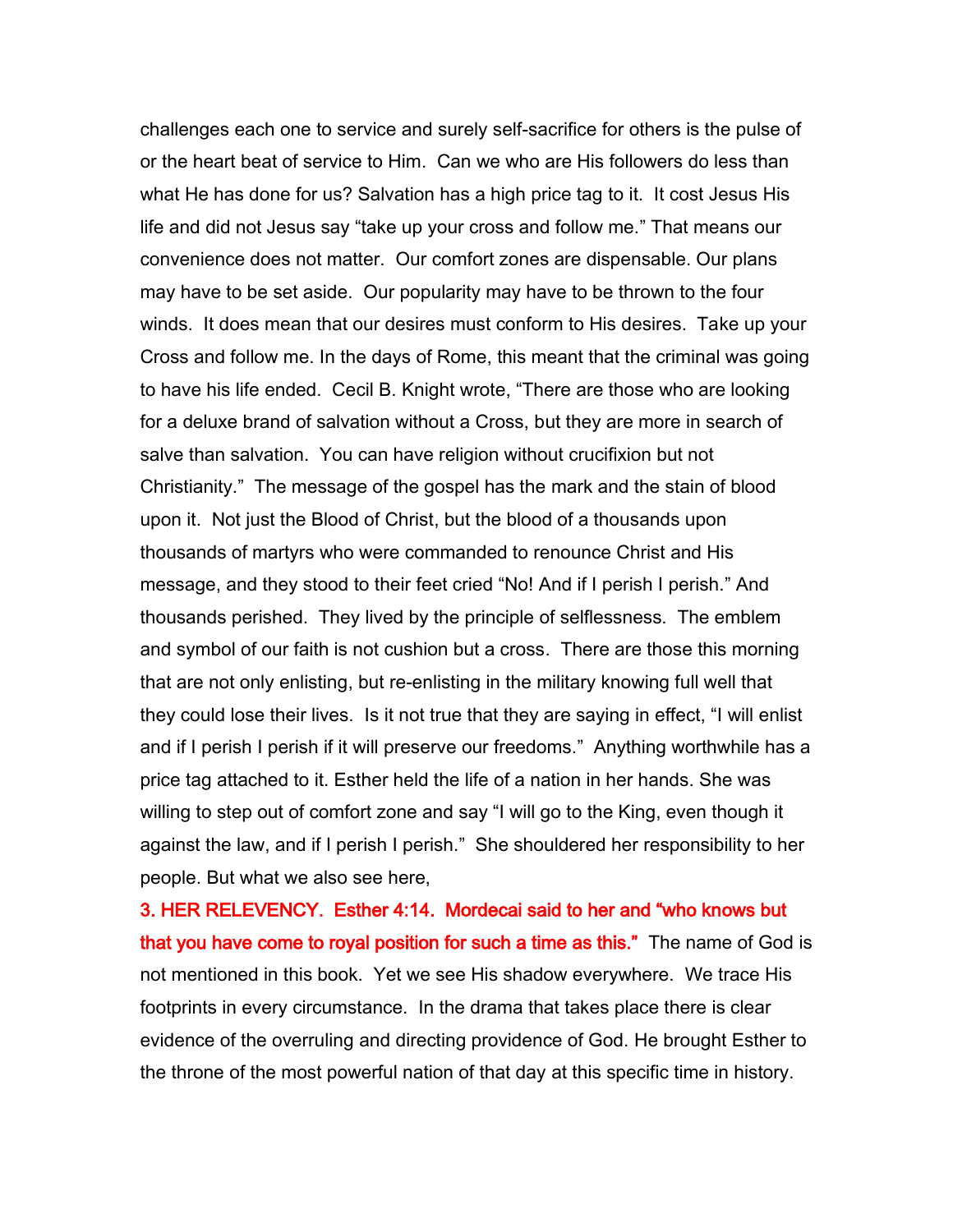There were moments in Jewish history when God appeared to His people, and it is relatively easy to respond to those revelations. Let us never forget, however, that many times while God may appear to be in hiding, He always acting and accomplishing what is His will and purposes. He does have to seen in order to act on behalf His people. He selected Esther to be His instrument of deliverance for his captive people. God had put her into this significant position, and there was purpose in His positioning of her in her life. When He places someone in a certain place or specific hour in time, He always does it for reason. Esther was not placed in this environment by accident. There are two basic reasons why it was not accidental that we find Esther living as queen. There was design in God's planning for her to be the Queen of Persia. The first reason is,

a. God's Purposes for her were relevant. Esther 4:14. "Who knows but that you have come to royal position for such a time as this?" It was this moment that was filled with danger for the people of God. She was the only one who could act on their behalf, for God had placed her in the royal court with the position of power to save her people in the hour of crisis. He had placed her at the right moment when the nation needed her influence. This is what makes her relevant. God always places His children in a place of service at the right moment. God is always on time. He Himself acted at the right moment, for the scripture tells us that in the fullness of time God sent His Son. Esther could have retreated into obscurity. She could have said, "I am not going to get involved. I do not have time to handle this situation. It is too big for me. There are too many duties demanded of me by the court and in any event I am not going to endanger myself for others. She could have taken this position. However, she did not, and God was able to use her to salvage His people. God had chosen her to do this and she stepped up to the plate to fit into God's plan for her. God's purposes for her were relevant. The second reason is that,

b. God's Purposes for her were Redemptive. Esther 4:14. "Who knows but that you have come to royal position for this time danger facing her people? What is so amazing is that this slip of a girl, a captive of a foreign nation was chosen by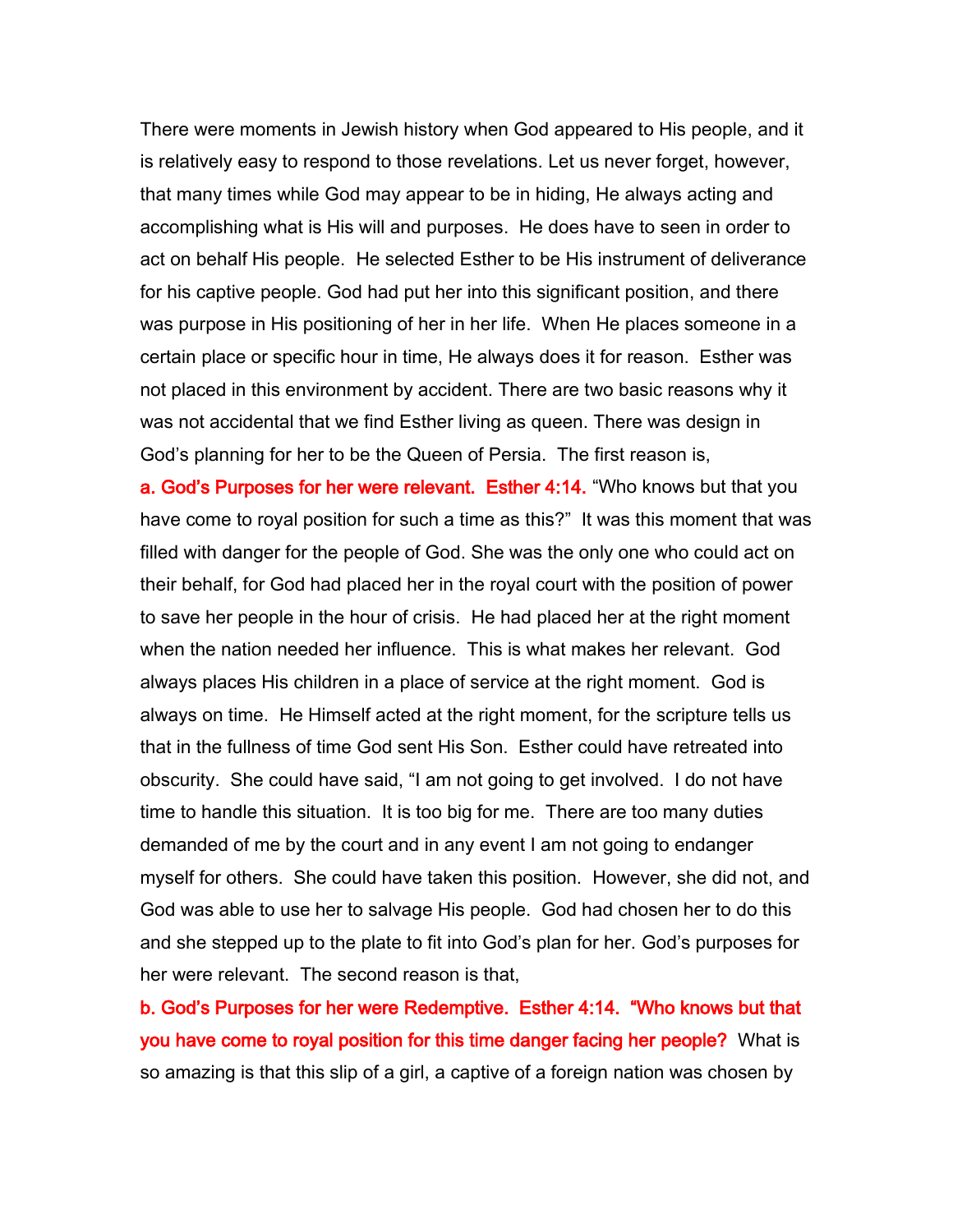God to fulfill his purposes to save his people from being destroyed. It seemed like the crisis she faced was impossible. She was confronted by insurmountable odds. What could one woman do against such powerful enemies? There were two things implied here that were in her favor, in fact they made her invincible in this situation. Firstly

i. God put her there. That makes her immovable. She was there by Divine appointment and Divine approval. It was vital that God's people be saved for He had selected His people to be the nation through which redemption would come. A Messiah would emerge from this nation to be the Savior of the world. It was true that while God at times had severely punished His people; He would not allow them to be destroyed. He always stepped in power to redeem them. This nation was to be the instrument of His saving purposes. The second reason why she was invincible was;

ii. She was reinforced by the presence of the saving power of God. In Esther 4:16, she requested that all the Jews who were in Susa would fast for her. In the scriptures, prayer is usually assumed to accompany fasting. When Esther asks for her people to pray fast for her (v.16) it is presumably a request for intercessory prayer. She was dependent on God for help in this time of crisis. When God calls a person to fulfill His purposes, he gives them his power to enable him to accomplish it. God's requirements are accompanied by his enablements. But what is significant here, is the kind of instrument God selects to use. Esther was a vulnerable beautiful young Jewish woman. She was not the kind of woman you would imagine to be savior of her people. Certainly she was not the kind of woman you would think would march boldly into the Kings court and make demands of him. She would probably be our last choice, yet God selected and used her to bring deliverance to her people. God's choices always interesting and so often confound human logic. The hymn writer wrote that "God moves in a mysterious way His wonders to perform; He plants His footsteps in the sea and rides upon the storm." God's decisions and actions are so often shrouded in mystery. His choices are beyond understanding. He chose a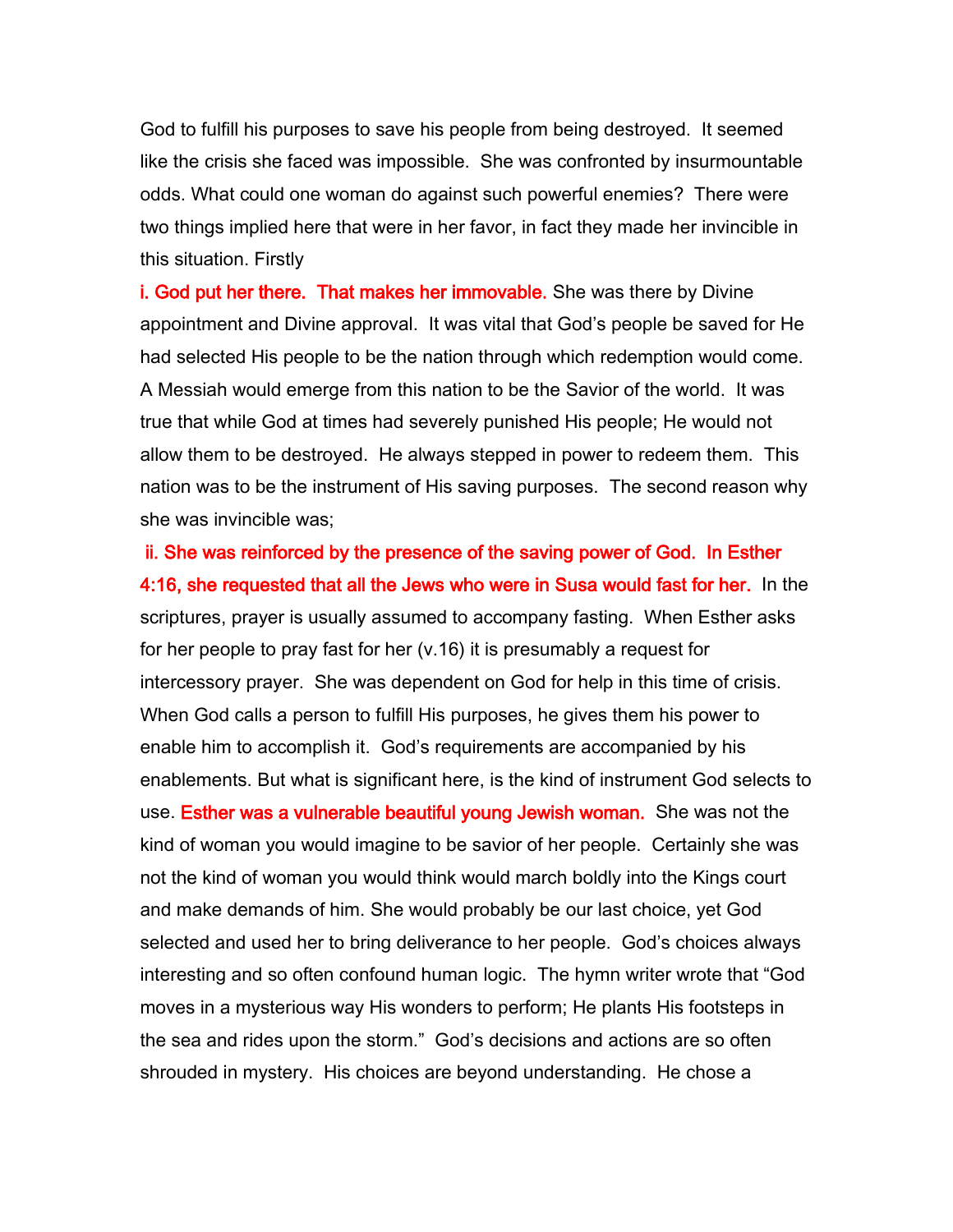shepherd boy David to kill a giant with one stone. Jesus used a little boy's lunch of a few loaves and fishes to feed five thousand men besides the woman and children. God's purposes are not hindered or restricted by our lack of ability, but rather by our lack of availability. What God wants first are available instruments? God will only use available instruments, and He then will take any willing instrument and accomplish his purposes for them and through them.

#### **Conclusion**

I would echo the words of Mordecai to Esther "Who knows that you have come to this position for such a time as this." In God's plan and purposes there is no one who is insignificant, and no one that God cannot use. So often, the most unlikely person is the one who God will use in most difficult circumstances. We are called first to be witnesses to the life transforming grace of the Cross and the saving power of God in our lives. We are called to be surrendered instruments in His hand to be used by Him in the way He chooses. He will take the little we have and empower it to accomplish great things. There may be those who feel that they do not have much and that they are limited in talent and ability. However, our limitations are not limited when we give them to God and He takes over. Did not Jesus take a little boy's lunch of five loves and two fishes and feed the multitude. The issue that day was not how small the lunch was, and how willing he was to give it up, but how great the Savior was to multiply it. It was when the little lunch was totally given into the Savior's hands that the miracle took place. You can do all things through Christ who strengthens you. God and you can make a difference. You may have heard the story of how a demonstration was performed to show that a tiny cork could eventually move a heavy piece of steel. An eight-foot bar was suspended by a very strong wire. Nearby a small cork hanging by a fine silk thread was swung gently and rhythmically against the metal. At first the large object remained apparently motionless, but after being struck repeatedly for ten minutes, a slight variation could be observed. At the end of half an hour, the impact of the cork had transferred enough momentum to the bar to make it swing like a mighty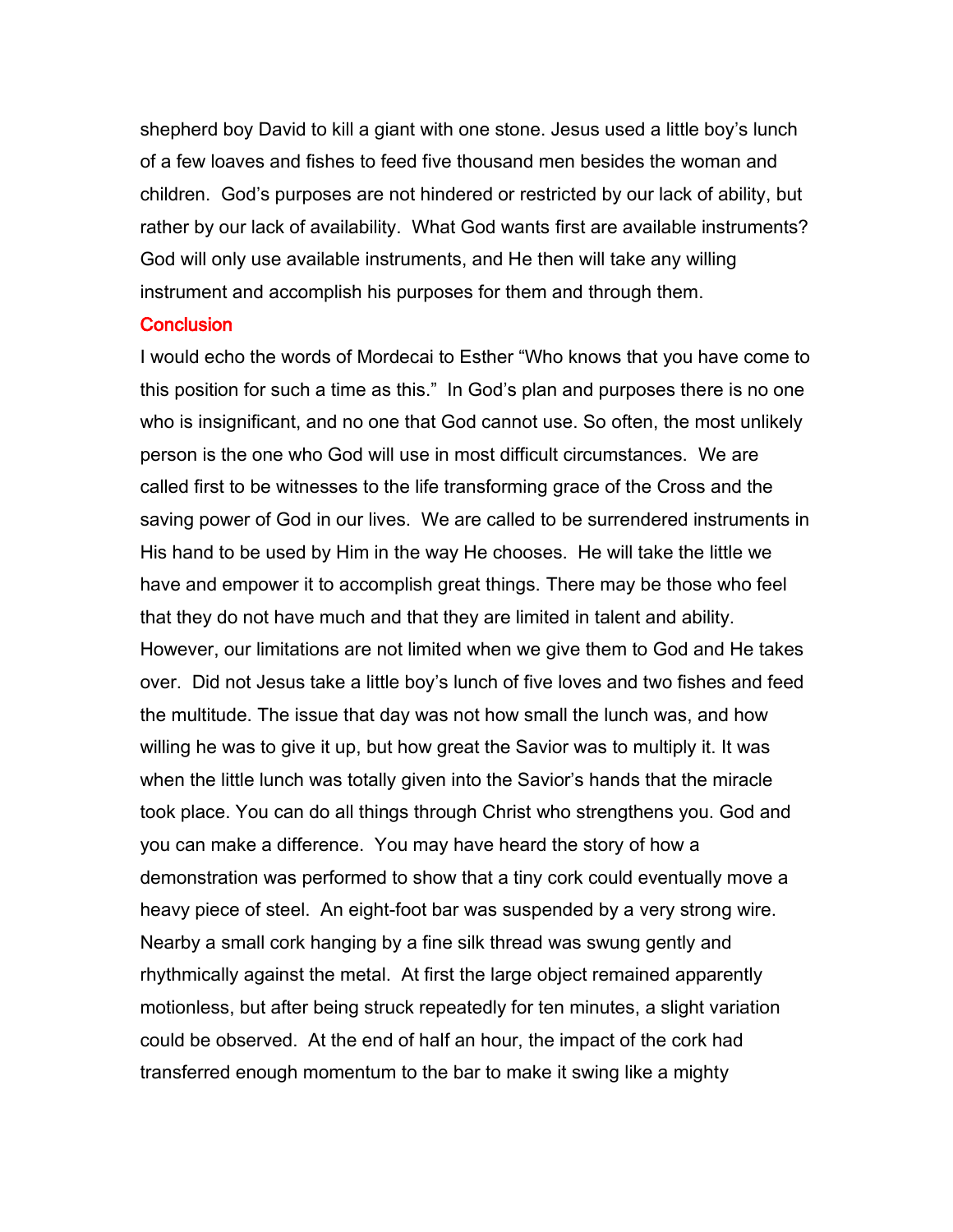pendulum. A superficial observation would bring one to the conclusion that the cork could never move the iron bar. The scriptures tell us clearly, "God can take the weak things of the world to shame the strong, and the foolish things to shame the wise. He chose the lowly things, the despised things, and the things that are not, to nullify the things that are. "Who knows but that you have come to such time as this?"